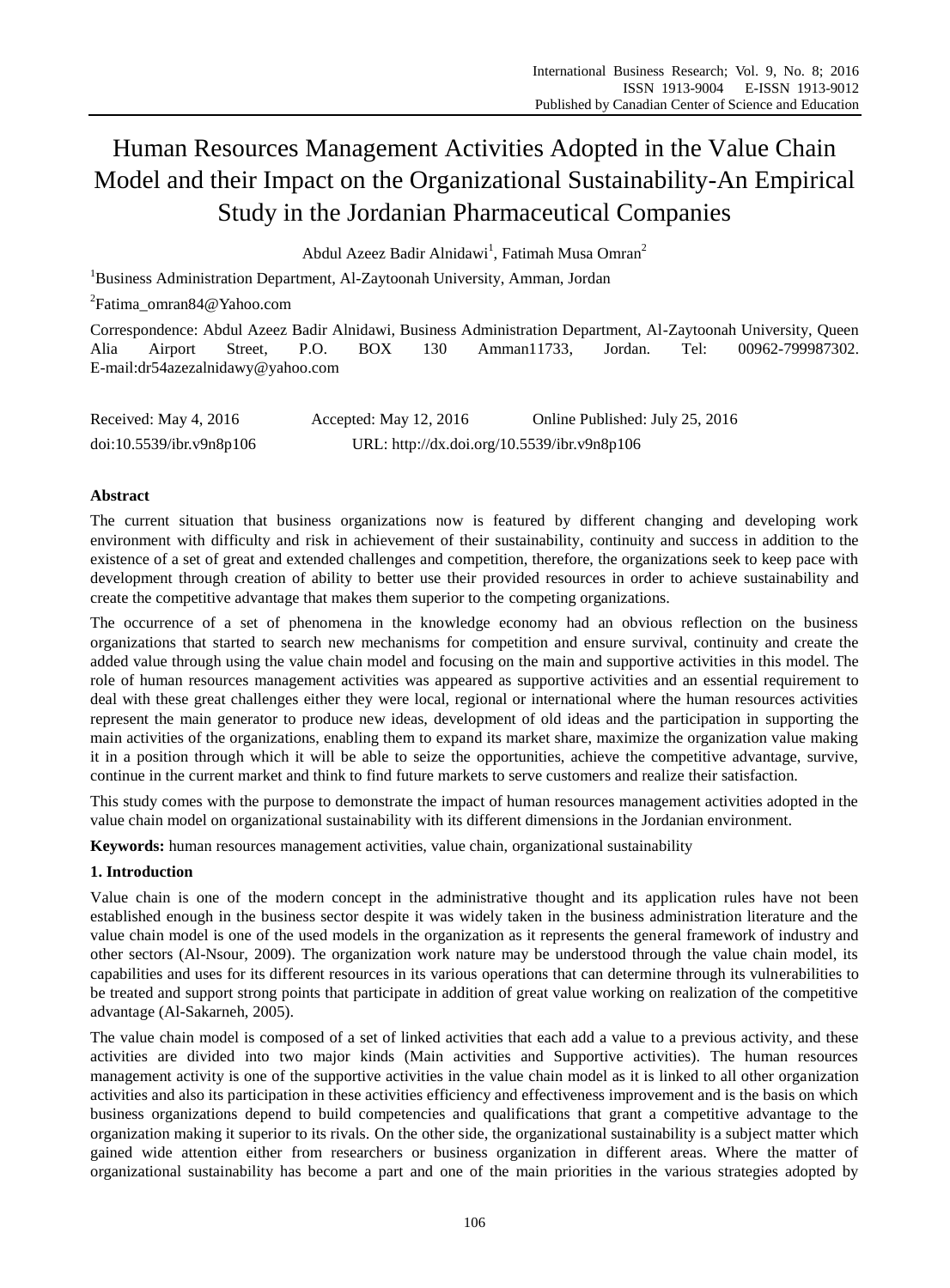business organizations for its long-term effect and serious participation in the organization success and continuity in a contemporary environment with its features.

Pharmaceutical Industry Companies Sector in Jordan is a sector with great participation in the Jordanian Economy and despite that it faces high challenges on the local, regional and international level resulting from continuous progress in pharmaceutical industry area, therefore, these companies find itself in necessity of continuous development in order to keep up with intense competition in this sector.

From the foregoing, this study works on linking the variable of human resources management activities adopted in the value chain model to the variable of the organizational sustainability with its dimensions within the Pharmaceutical Industry Companies Sector through studying of human resources management activities adopted in the value chain model and their influence on the organizational sustainability, as an empirical study in the Pharmaceutical Industry Companies Sector.

#### **2. Methodology of Study**

## *2.1 Problem of Study*

Business organizations have realized, that within the current competitive environment and within pressures and threats they face, that they are committed to adopt the concept of the organizational sustainability represented in (sustainability of customers' needs assessment, sustainability of knowledge of current and future markets, sustainability of organizational flexibility, sustainability of competitive ability) (Al-Bakri, 2013). Which has imposed to these organizations the necessity to seek for realization of organizational sustainability requirements and among these most important requirements related to human resources management that works on the staff development and supports other operations of the organization which participate in attraction of new clients in addition to preserve its current clients with their satisfaction, fidelity and support of the organization competitiveness (Al-Mashharawi, 2015). Through both researchers revision to these different activities that participate in the realization of this requirement, it was founded that human resources management activities adopted in the value chain model represent the substantial success of these companies that face many challenges affecting directly their sustainability and continuity. From here the study problem was axed embodied in that Jordanian Pharmaceutical Industry Companies require distinctive human resources management activities participating in the organizational sustainability realization, success and to achieve their goals with high efficiency and effectiveness also to face this problem methodically that has been formulated in a scientific and methodical manner through the following major question:

- Is there a statistically significant impact to the human resources management activities adopted in the value chain model on the realization of organizational sustainability (sustainability of customers' needs assessment, sustainability of knowledge of current and future markets, sustainability of organizational flexibility, sustainability of competitive ability) in the Jordanian Pharmaceutical Industry Companies Sector?.

## *2.2 Objectives of Study*

The main objective of the study is represented by the determination of the impact of the human resources management activities adopted in the value chain model on the realization of organizational sustainability in the Jordanian Pharmaceutical Industry Companies Sector, and the following sub-objectives shall be ramified from this objective:

1. Definition of the organizational sustainability concepts and their requirements, value chain and its adopted activities in addition to the concept of the human resources management activities adopted in the value chain model.

2. Explanation of the participation of the human resources management activities adopted in the value chain model on the realization of organizational sustainability with its dimensions adopted in this study.

3. Constitution of practical framework including the statistical analysis results that support and enhance the theoretical framework in addition to the submission of conclusions and recommendations that serve decision-makers in this sector.

#### *2.3 Importance of Study*

The study gains its importance from the study sector importance, which is the Jordanian Pharmaceutical Industry Sector as it is directly linked to human life in addition to that it is a great sector in terms of workers and investment in Jordan, where this study helped in knowledge of challenges that hinder the development and progress of this sector, therefore, the study importance can be determined by the following:

#### 1. Scientific importance of the study

This study is considered as a new reference to researchers and academics in Jordan and Arab World, where this study presented theoretical and practical framework about value chain model and its major and supportive activities, also about organizational sustainability with its dimensions and environmental challenges in which these companies work.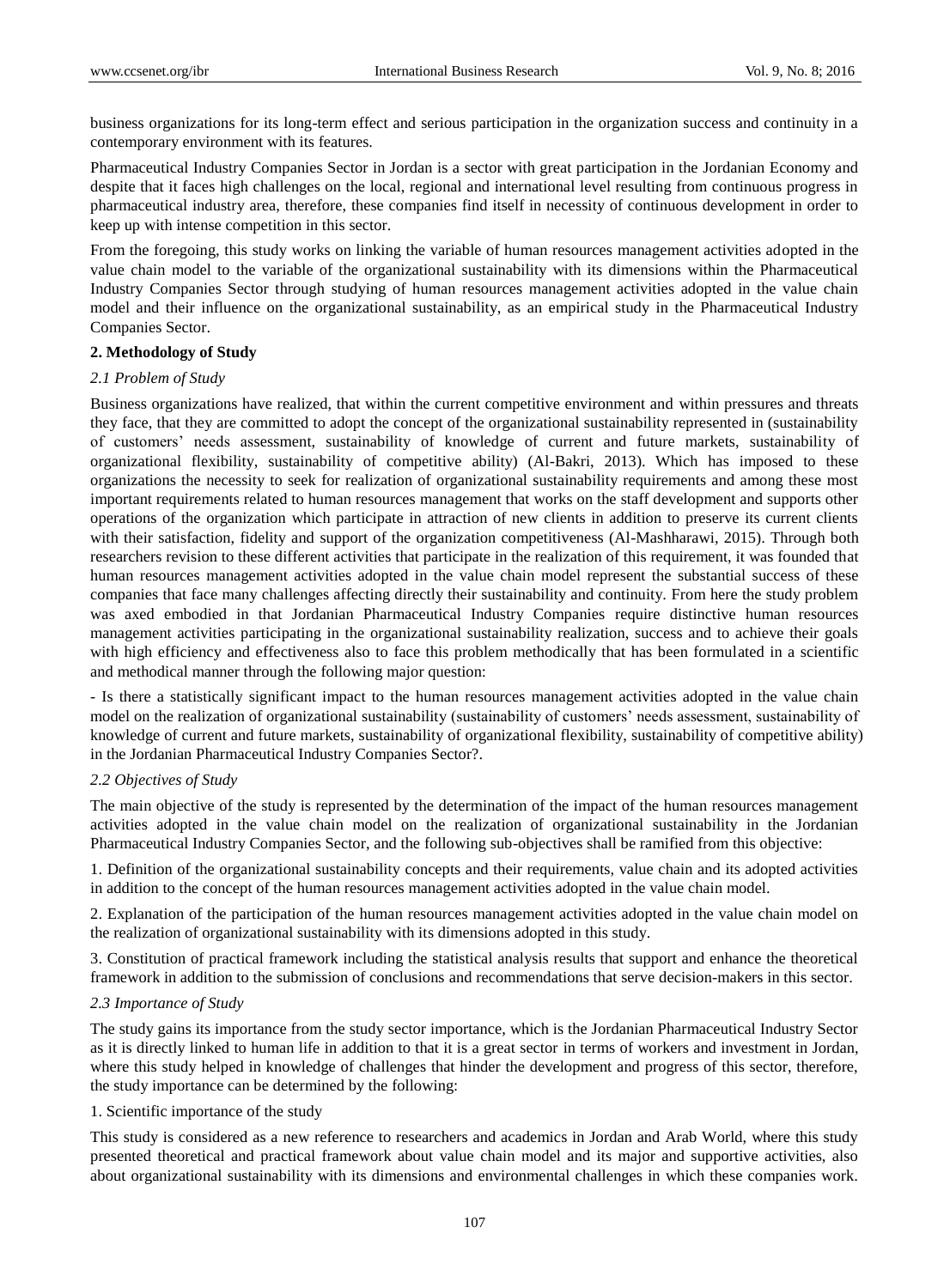This study constitutes a launching basis for researchers toward wider areas in search and investigation on the scientific variables set used in this study and related challenges and its impact in this sector also other sectors.

## 2. Practical importance of Study

This study provides a modern and contemporary reference to administrative leaders and decision-makers in the studied organizations, where it explains the impact of the human resources management activities adopted in the value chain model on the creation of organizational sustainability with its dimensions, facing challenges and benefit from this study to generate new ideas and solutions to treat the problems that they face which reflects positively on the organizations continuity and success.

## 3. Economic importance of Study

The economic importance of the study is materialized through highlighting the most important factor that contribute to the achievement of organizational sustainability, which is the human resources management activities adopted in the value chain model characterized by a great importance in terms of economic situation support to the organization as attracting new customers, keeping the current customers as well as supporting competitiveness for the organizations and helping them to exploit available chances and avoid threats that reflect positively on the market share of the studied organizations and on the growth, continuity and success.

## *2.4 Model of Study*





## Reference: - prepared by researchers

## *2.5 Hypotheses of the Study*

Hypotheses of this study have been formulated according to the question of the study, its objectives and its model and the hypotheses of the study are represented in the following hypotheses:

## The first main hypothesis

Ha1: There is a statistically significant impact for the human resources management activities adopted in the value chain model on the realization of organizational sustainability in the Jordanian Pharmaceutical Industry Companies Sector . The ramifications of this hypothesis are the following sub-hypotheses:

#### The first sub- hypothesis

Ha1.1: There is a statistically significant impact for the human resources management activities adopted in the value chain model on the sustainability realization of customers' needs assessment in the Jordanian Pharmaceutical Industry Companies Sector.

Ha1.2: There is a statistically significant impact for the human resources management activities adopted in the value chain model on the sustainability realization of the knowledge of current and future markets in the Jordanian Pharmaceutical Industry Companies Sector.

Ha1.3: There is a statistically significant impact for the human resources management activities adopted in the value chain model on the sustainability of organizational flexibility in the Jordanian Pharmaceutical Industry Companies Sector.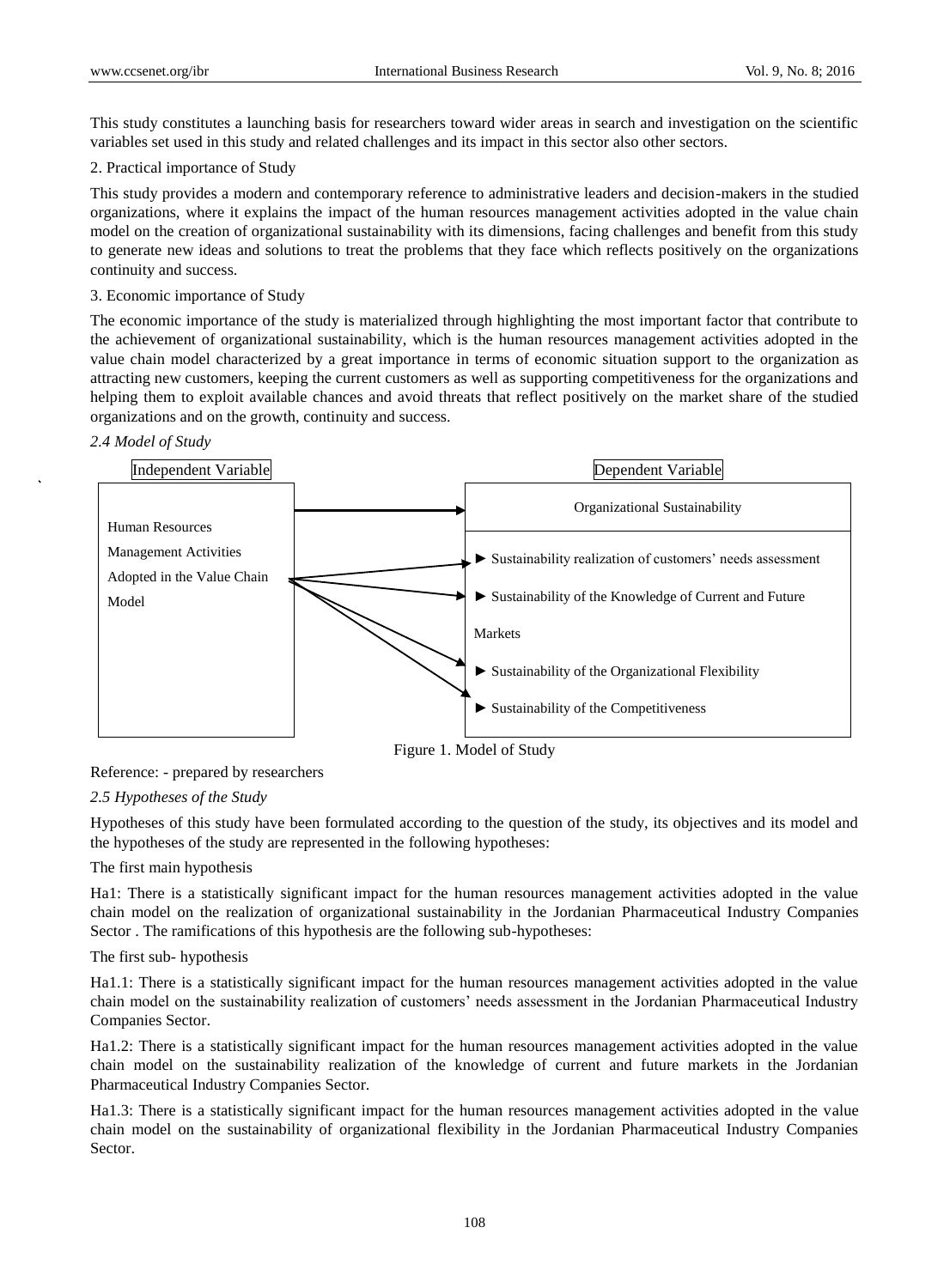Ha1.4: There is a statistically significant impact for the human resources management activities adopted in the value chain model on the sustainability of competitiveness in the Jordanian Pharmaceutical Industry Companies Sector.

## *2.6 Population and Sample of the Study*

The population of the study consists of workers in the Jordanian Pharmaceutical Companies Sector amounted to (21) companies and (4) companies have been selected, they are:

- 1. Al-Hickam Pharmaceuticals Company.
- 2. Arab Pharmaceutical Manufacturing Company.
- 3. Jordanian Dar Al-Dawa Company.
- 4. Arab Center for Pharmaceutical and Chemical Industries Company.

Where the number of the Administrative Staff in these companies is amounted to (1600) persons representing the population of the study. Based on statistical equations used to determine the size of the sample (140) persons have been identified and distributed as follows:

Table 1. Names of the Companies Representing the Sample of the Study and Staff Number

|                                                                | Number of Distributed |
|----------------------------------------------------------------|-----------------------|
| Name of the Company                                            | <b>Ouestionnaires</b> |
| Al-Hickam Pharmaceuticals Company                              | 40                    |
| Arab Pharmaceutical Manufacturing Company                      | 40                    |
| Jordanian Dar Al-Dawa Company                                  | 30                    |
| Arab Center for Pharmaceutical and Chemical Industries Company | 30                    |
| Total                                                          | 140                   |

# *2.7 Means of Collecting Information*

The means of collecting information are divided into two main parts:

First Part: An audit and survey were conducted to the various theoretical and field studies where precise scientific books and journals, master and doctoral theses in addition to the reliable information on Internet were reviewed. But the practical information that serve study are collected by both researchers through fields visits to the pharmaceutical industry companies and performing a set of interviews with many administrators in these organizations and human resources management.

Second Part: A questionnaire was developed to reflect the impact of the human resources management activities adopted in the value chain model on the creation of organizational sustainability of companies where advantage was taken of the questionnaires and previous studies on this question and have been presented to a number of arbitrators to ascertain the authenticity of content also the necessary amendments were made to the paragraphs of the questionnaire and then were distributed to the study sample. The likert quintuple scale was used to measure the content of the questionnaire as follows: (5degree to the Strongly Agree, 4degree to the Agree, 3degree to the Neutral, 2degreeto the Disagree, 1degreeto the Strongly Disagree). As for the used statistical methods, the Statistical Package for Social Sciences (SPSS) has been used as it serves the study objectives.

## *2.8 Terms Definitions of the Study*

The study has included a number of variables, as explained by the study model and we find necessary to explain these variables for achieving the desired objective as the following:

## 1. Value Chain Model

It is a design including a number of main activities and supportive activities performed by the organization to achieve its objectives and competition where organization analysis and installation are performed through this model and to identify its current and future resources contributing to the achievement of an added value to the organization and its clients better than the rival organizations (Stevenson, 2007).

## 2. Human Resources Management Activities

It is a set of activities within the value chain model that are classified among the supportive activities and contributing to Staff development, which lead to the achievement of competition and new value of the organization (Alnidawi, 2009).

## 3. Organizational Sustainability:

It is the process of successful sustainability and continuity creation of the organization in various fields in the light of unstable business environment and contribute to the achievement of the organization objectives with high efficiency and effectiveness in a continuous manner (Alnidawi, 2015).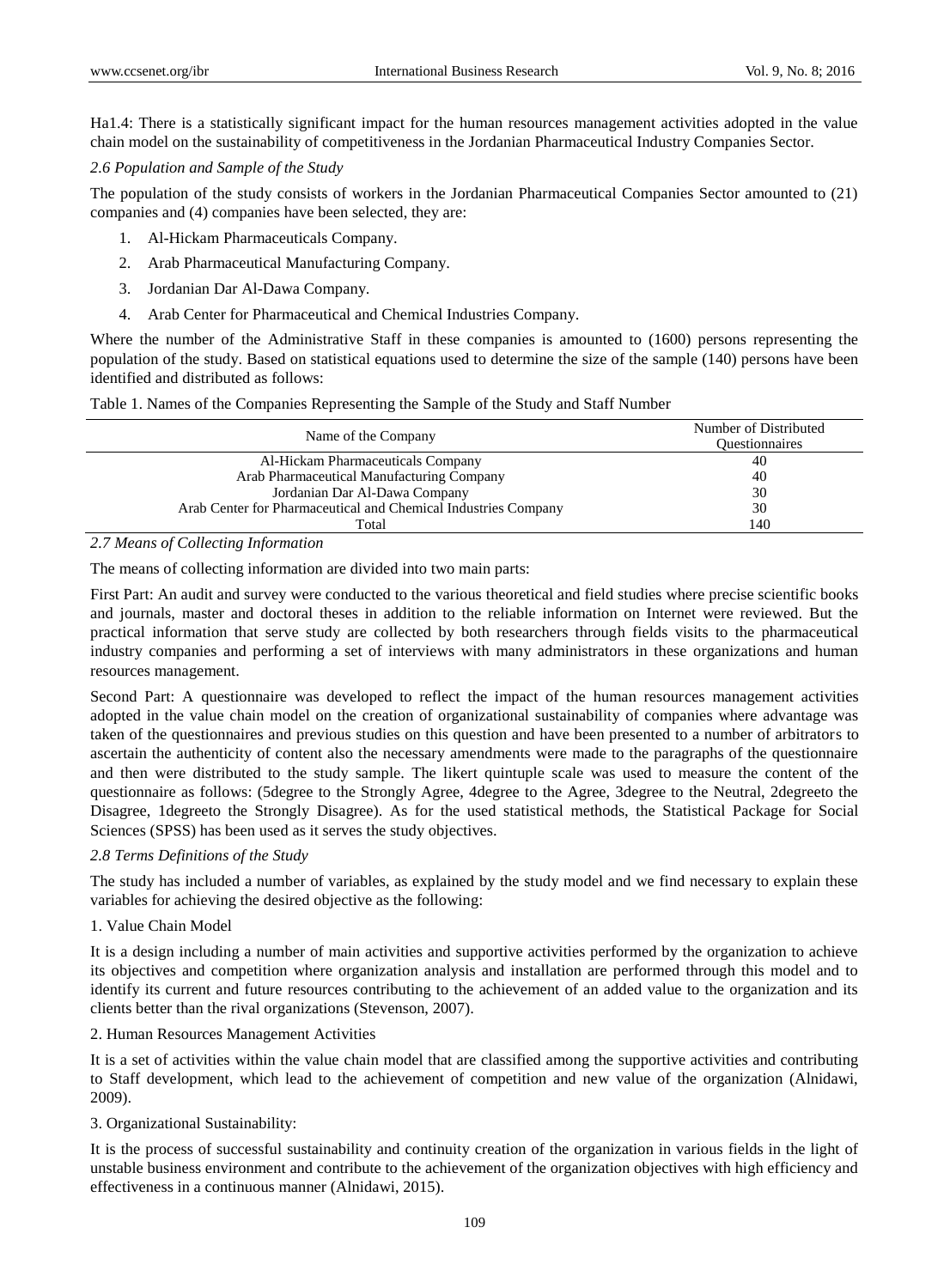#### **3. Theoretical Aspect of the Study**

## *3.1 Value Chain Model*

The vision to the organizations in the twenty-first century has changed than in the past, where it is regarded as a set of systems, of which the most important one is the General System of Performance that is called Value Chain Model working on the search of competitive advantage sources and its principles on the level of different activities of the organization (Evan, et al, 2007). Despite that the Value Chain Model was widely dealt by the various management literatures, but its bases did not enough established yet in the business organizations sector (Stevenson, 2007). A group of researchers has dealt with the notion of the value chain from different angles and the following is a presentation of some concepts that explain the value chain notion as the following:

#### Table 2. Value Chain Model Concept

| Term                 | Notion                                                                                                                                                                                                                 | Source                   |
|----------------------|------------------------------------------------------------------------------------------------------------------------------------------------------------------------------------------------------------------------|--------------------------|
| Value Chain<br>Model | It is a term used in the business administration area,<br>which means all activities contributing to create a                                                                                                          | (Castro et al, 2006)     |
| Value Chain          | value for the product starting by search, development,<br>engineering and manufacturing then to the customer.<br>It is an analytical tool that gives a precise vision to                                               | (Evan, et al, 2007)      |
| Model                | the total organization performance and helps in the<br>determination of the factors, which affect in the<br>organization competitiveness.                                                                              |                          |
| Value Chain<br>Model | It is a group of activities through which a commodity<br>or service is formed and delivered to the clients, also<br>achieve their satisfaction.                                                                        | (Flatt & Stenley, 2008)  |
| Value Chain<br>Model | It is an analytical tool that works on partition and<br>analysis of main and supportive activities connected<br>in the organization that aim to realize the value in the<br>product, incomes, profits and share value. | (Koch, 2008)             |
| Value Chain<br>Model | It is an integrated model for the activities that achieve<br>a competitive advantage to the organization.                                                                                                              | (Salmon, 2008)           |
| Value Chain<br>Model | It is a group of activities connected in the<br>organization that achieves the value starting from the<br>main inputs obtaining sources and until the product<br>final delivery to the clients.                        | (Dobni, 2010)            |
| Value Chain<br>Model | It is a group of analytical methods used by the<br>organization to compare its performance with its<br>competitive position in the environment it works.                                                               | (Human & Naude,<br>2010) |

The activities of the value chain model are combined with two types of activities, and as the following:

1. Main Activities: The activities contributing directly in the operation of commodity or service production and are represented in the following operations: (Inbound Logistics, Operations, Outbound Logistics, Marketing and Sales and Customers Services).

2. Supportive Activities: The activities that help and provide support for the main activities allowing them to perform their roles, achieve the organization main objective and conclude the following:

- A. Firm infrastructure.
- B. Human Resources Management Activities.
- C. Development and Technology.
- D. Materials Procurement.

The Figure 2 Explains the Value Chain



Figure 2. Value Chain Model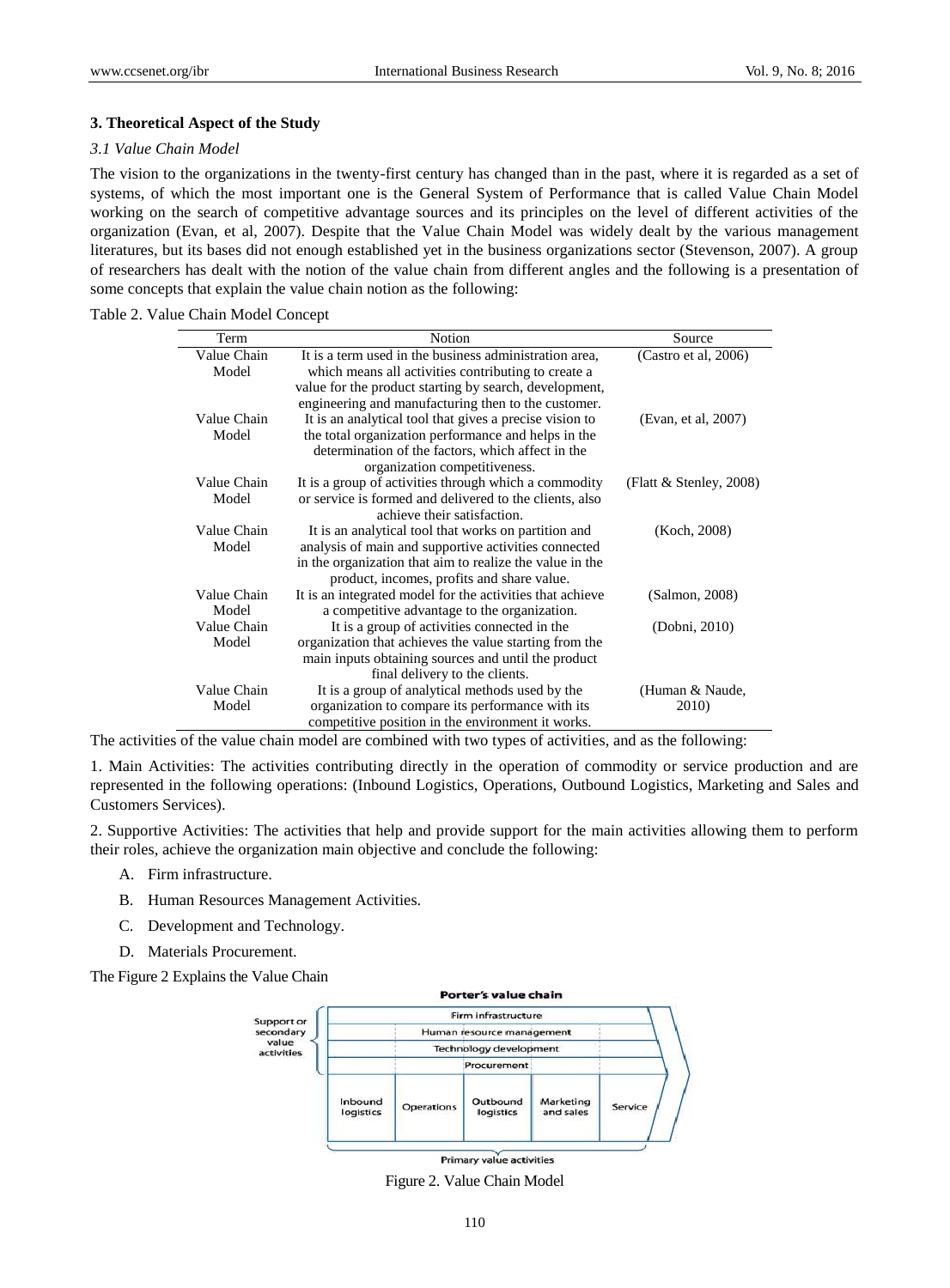## *3.2 Human Resources Management Activities Adopted in the Value Chain Model*

We have explained that the value chain model include a number of activities, and among the prominent supportive activities in the model are the Human Resources Management Activities as they have a major and strategic role, where all other main and supportive activities depend on the human resources as they are the essential element in building competencies and capabilities that supplement the new added value to the organization through which the firm can create competitiveness and be superior to the rivals. It is meant by Human Resource Management Activities that they are (a group of different, continuous and organized activities linked to the human resource and classified within the supportive activities to other operations in the Value Chain Model that contribute to create the new added value. These activities include all functions, strategies, policies and programs related to the human element in the organization. Table 3 explains the prominent activities related to human resources as the following:

| Table 3. Human Resource Management Activities |  |
|-----------------------------------------------|--|
|-----------------------------------------------|--|

| No. | Human Resources Management Activities Adopted in the Value Chain Model |
|-----|------------------------------------------------------------------------|
|     | Continuous and specialized education for the staff                     |
|     | Continuous development of staff communication abilities in the firm    |
|     | Development of teamwork methods for the staff                          |
|     | Development of knowledge balance for the staff                         |
|     | Enabling the staff in the firm                                         |
| o   | Development of communications between the employees                    |
|     | Development of the employees analytical and research skills            |
| 8   | Improvement of staff orientation toward the excellence strategy        |
|     | Staff psychological constitution and development of their creativity   |
| 10  | Development of the employees creative abilities                        |
|     | Encourage the staff to take initiatives                                |

Source: (Bounchken & Koch, 2007), (Cheraghi, et al, 2012)

These activities constitute a great importance for the firm and the figure no. (3) explains the importance of the human resources management activities adopted in the value chain model as the following:



## Figure 3. Human Resources Management Activities Adopted in the Value Chain Model

Reference: prepared by the researcher based on (Bounchken & Koch, 2007), (Cheraghi, et al, 2012)

## *3.3 Organizational Sustainability*

#### 3.3.1 Notion of Organizational Sustainability

The business organizations have realized that in an environment of competition, pressures and threats that they face, they are committed to pursue the new organizational orientation represented in the adoption of the organizational sustainability concept since this notion has become a contemporary strategic orientation for business organizations in its interaction with the vocabulary of the changing business environment, and the table no. (4) explains the organizational sustainability concept as the following: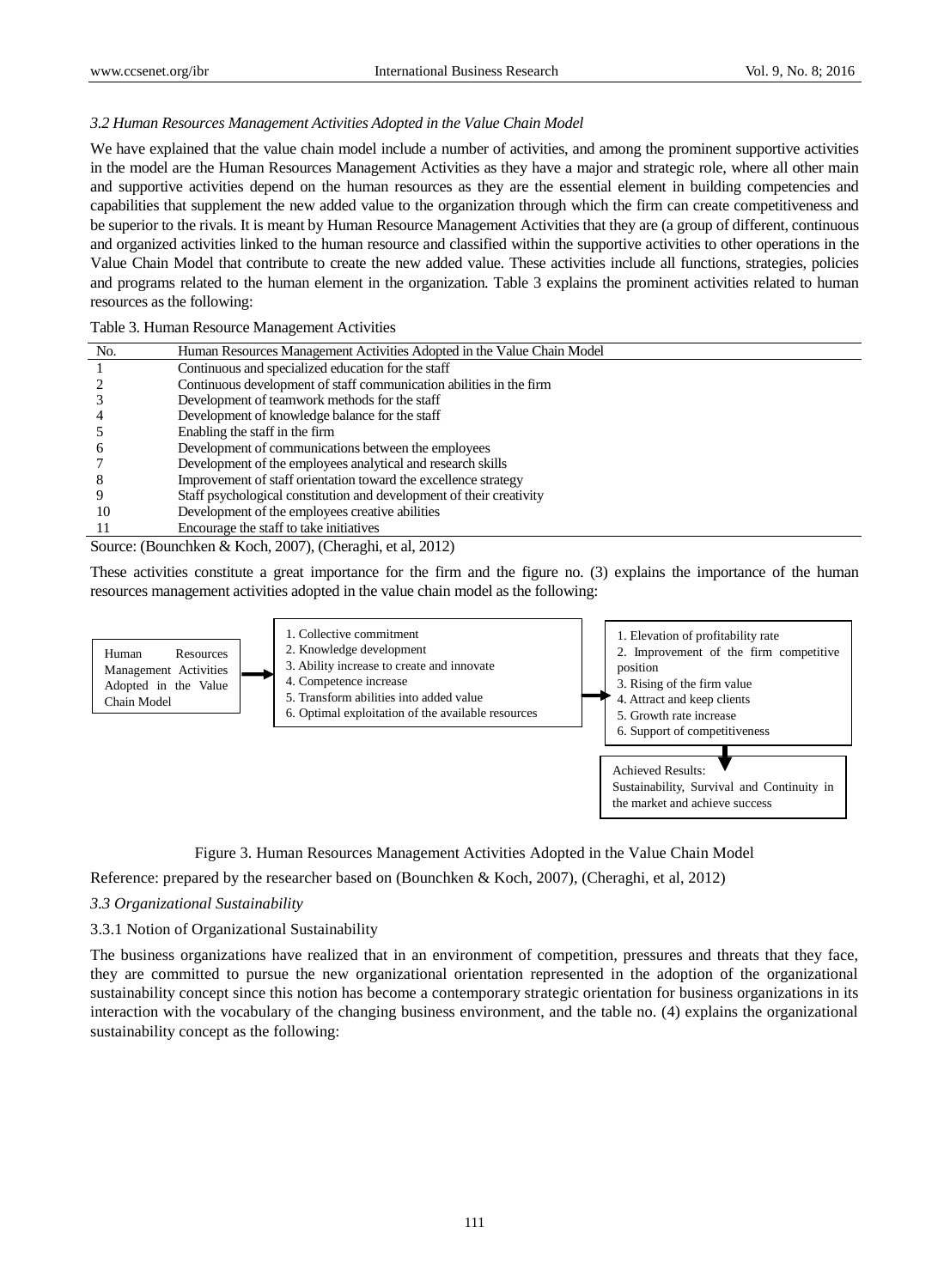#### Table 4. Organizational Sustainability Concept

| Variable       | Concept                                                                    | Reference          |
|----------------|----------------------------------------------------------------------------|--------------------|
| Organizational | It is the operation of continuity and survival in the long-term business   | (Baum, 2006)       |
| Sustainability | environment with achievement of high performance indications that          |                    |
|                | confirm and support continuity and survival                                |                    |
| Organizational | It is an operation of sustainable value creation for current and future    | (David, 2007)      |
| Sustainability | generation                                                                 |                    |
| Organizational | It is the operation to preserve the firm supplies, assets and its funds in | (Kotler and        |
| Sustainability | the long-term                                                              | Armstrong, 2007)   |
| Organizational | It is the operation of the firm continuity and stay strong in the          | (Landrum &         |
| Sustainability | environment where it works for a long-term with the existence of           | Edwards, 2009)     |
|                | indications enhancing this continuity and confirm the increase of firm     |                    |
|                | power                                                                      |                    |
| Organizational | It is the operation of ideas generation correctly and methodically to      | (Ebner $\&$        |
| Sustainability | achieve continuous competence and effectiveness for the firm               | Baumgartner, 2010) |
| Organizational | It is an operation of the firm activity realization through the optimal    | (Elliot, 2011)     |
| Sustainability | usage of the firm supplies to transform continuously inputs to             |                    |
|                | valuable outputs for the client                                            |                    |
| Organizational | It is a set of administrative operations conducted by business             | (AZua, 2012)       |
| Sustainability | organizations to achieve economic and social competition                   |                    |
|                | continuously                                                               |                    |

## 3.3.2 Organizational Sustainability Requirements

Organizational sustainability requirements may be seen according to the firm internal and external environment levels as the following:

| Organizational sustainability requirements in the external                                                                                                                                                                                                                                                                         |
|------------------------------------------------------------------------------------------------------------------------------------------------------------------------------------------------------------------------------------------------------------------------------------------------------------------------------------|
| environment                                                                                                                                                                                                                                                                                                                        |
| 1. Responding to the growth operations in the business                                                                                                                                                                                                                                                                             |
| environment                                                                                                                                                                                                                                                                                                                        |
| 2. Responding to the globalization requirements                                                                                                                                                                                                                                                                                    |
| 3. Exploring new markets and readiness to enter these<br>markets.                                                                                                                                                                                                                                                                  |
| 4. Enhance the cooperative relations networks between the<br>organization and various other parties                                                                                                                                                                                                                                |
| 5. Achievement of elevated growth operations                                                                                                                                                                                                                                                                                       |
| 6. Supporting the firm competitiveness                                                                                                                                                                                                                                                                                             |
| 7. Attracting clients and working on their satisfaction<br>achievement                                                                                                                                                                                                                                                             |
| 8. Increasing the firm market share                                                                                                                                                                                                                                                                                                |
| 9. Exact assessment of clients' needs                                                                                                                                                                                                                                                                                              |
| 10. Commitment to ethical standards                                                                                                                                                                                                                                                                                                |
| $\mathbf{1}$ $\mathbf{1}$ $\mathbf{1}$ $\mathbf{1}$ $\mathbf{1}$ $\mathbf{1}$ $\mathbf{1}$ $\mathbf{1}$ $\mathbf{1}$ $\mathbf{1}$ $\mathbf{1}$ $\mathbf{1}$ $\mathbf{1}$ $\mathbf{1}$ $\mathbf{1}$ $\mathbf{1}$ $\mathbf{1}$ $\mathbf{1}$ $\mathbf{1}$ $\mathbf{1}$ $\mathbf{1}$ $\mathbf{1}$ $\mathbf{1}$ $\mathbf{1}$ $\mathbf{$ |

Reference: prepared by both researchers based on (Mowforth & Munt, 2009)

3.3.3 Organizational Sustainability Elements and Dimensions

The studies related to the organizational sustainability have indicated a lot of special elements and dimensions for the organizational sustainability, where (AZua, 2012) indicated that the sustainability elements are identified in the following aspects (competence, effectiveness, knowledge development, positive ethical behavior, social responsibility, human capital development, organizational citizenship, creativity and innovation and organizational flexibility).

Whereas studies and researches have indicated the organizational sustainability dimensions according to the firm internal and external environment levels and both researchers have selected the following dimensions that serve the study objectives that were indicated by (Langenwalter, 2006) as the following:

A. Sustainability of Precise Assessment for the Clients' Needs: It means to gain and develop knowledge continuously concerning clients' needs, the changing extent in these needs, and new knowledge orientation toward products satisfying clients, contribute to good, positive relations construction and permanent with current clients also working on attraction of new customers (Al-Bakri, 2006)

B. Knowledge sustainability of current and future markets: It means enhancing, developing and preserving knowledge accumulation permanently linked to market variables, and work to transform this knowledge accumulation into intellectual rules that depend on a clear vision to understand and recognize markets orientations and its nature that allows the firm to exploit the available opportunities in the markets and to avoid risks existing therein. (AZua, 2012)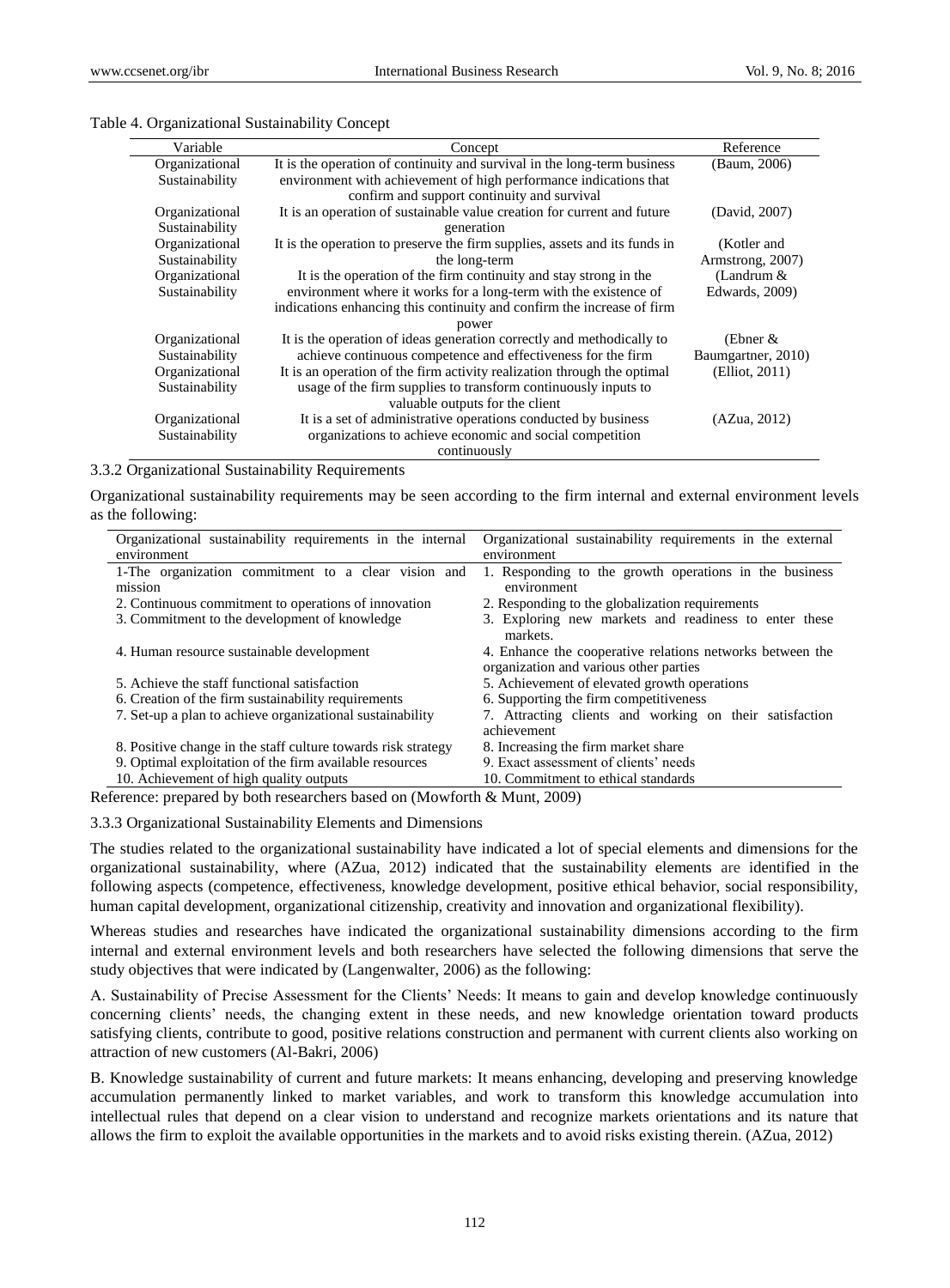C. Sustainability of organizational flexibility: It means the permanent firm ability to have flexibility to enter new markets according to the precisely calculated risk and to exploit the available and provided opportunities (Slaus & Jacobs, 2011).

D. Firm competitiveness sustainability: It is the permanent and continuous firm ability to achieve competition superiority and create the excellence in the current markets with contribution to achieve a continuous and ongoing competitive advantage different from what the rivals possess (Whit, 2009).

## **4. Mechanism Linking the Study Variables**

The study model included two major variables that are human resources management activities adopted in the value chain model and the organizational sustainability with its represented dimensions (Sustainability of Clients' Needs Assessment, Knowledge sustainability of current and future markets, Sustainability of organizational flexibility, Firm competitiveness sustainability). The human resources management activities adopted in the value chain model represent the independent variable of the study, whereas, the organizational sustainability with its four dimensions represents the dependent variable and the mechanism linking these both variables through explaining that the human resources activities is the tool adopted by the firm that contributes to the achievement of the organizational sustainability and may be explained through several aspects. The first aspect concerns the achievement way of human resources management activities for organizational sustainability through a set of activities as continuous development of the staff communication abilities, also communication development between clients and the firm in addition to the operation of enabling the staff. These aspects that adopt communication networks strategy that contribute to find easy and permanent communication channels between the firm and its clients (Barret et al, 2005). From another side, staff granting the powers to communicate and build interactive relations through which all opinions, notes and client needs are obtained and the extent of its change also to know the extent of their satisfaction, which helps to constitute a knowledge and build knowledge development about these needs and to study them in a manner achieving clients satisfaction and positively reflect on the relations between the firm and its customers that contribute to achieve their fidelity, preserve them and attract new customers (Flatt & Standly, 2008). But the second aspect is concerning the way to achieve human resources management activities adopted in the value chain model to the knowledge sustainability of the current and future markets, where this is done through many activities (the activity of teamwork methods development, staff search skills development) (Lee, 2005). These activities contribute to the preparation of a set of collective workshops and a set of researches and studies leading to the collection of information that helps the firm to understand the current markets and their needs and features which result in the creation of a climate achieving confidence and stimulate the staff to cooperate and help the firm to respond positively to satisfy the requirements of these markets (Dobni, 2010). This is from one hand, and from the other, there is staff training and provide them with a set of new knowledge and skills enabling them to open new horizons, which help to rank, classify and develop serial construction that achieve quick response to these requirements (Bounchken & Koch, 2007). From another angle, the human resources management activities adopted in the value chain model achieve organizational flexibility through a knowledge constitution about current and future markets, which contribute to the improvement of staff attitudes toward the change strategy that must be followed to conduct the required change that achieve preservation of the firm and its clients' interests positively and adopt new working means fit with the functions of the firm to serve its clients, increase their fidelity and obtain new customers (Najm, 2012).

But the aspect concerning the contribution method of the human resources management activities of the firm competitiveness sustainability, it is achieved through a group of operations (improvement staff attitudes toward the comprehensive quality philosophy, creativity psychological and social constitution, development of the staff creative abilities, encourage the staff initiatives) (Lovelock, 2009). These activities contribute to the obstacles removal facing creativity, initiatives, cancel negative feelings and encourage the positive aspects that pushes to creativity (Evans et al, 2007). This orientation helps the firm to adopt a set of new work strategies as (Critical thinking strategy, creative thinking strategy, mental models strategy, regular thinking strategy, Syncretic strategy and others) (Dohni, 2010). These strategies will push the firm and the staff to possess the ability to exit the familiar and present new concepts related to the work methods or products characterized by creativity through which it shall be superior to the competitors continuously and permanently (Al-Salem, 2012).

## **5. Applied Study**

#### *5.1 Main Hypothesis Test*

(There is a statistically significant impact for the human resources management activities adopted in the value chain model on the realization of organizational sustainability in the Jordanian Pharmaceutical Industry Companies Sector).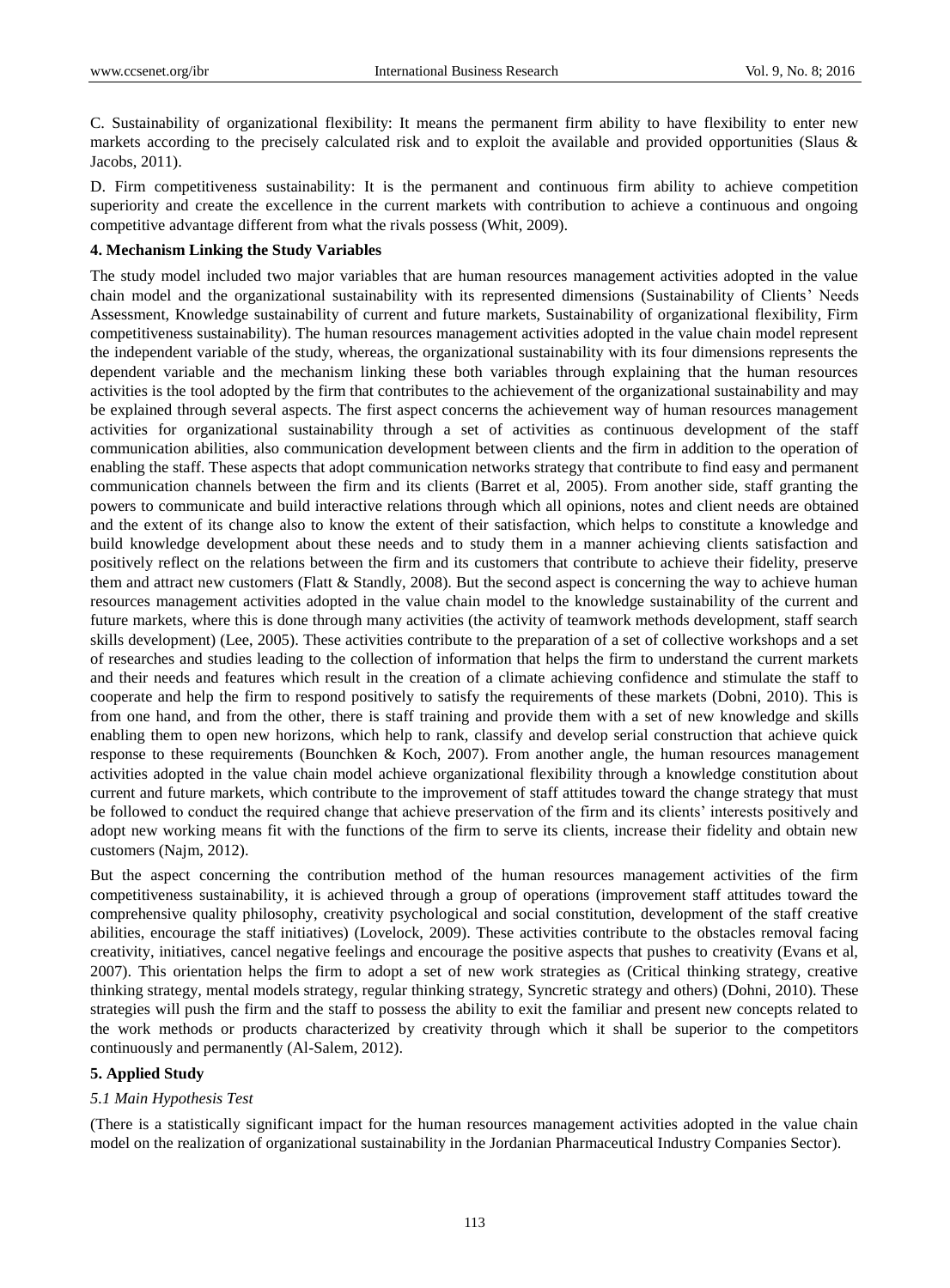Table 6. Regression test results of the human resources management activities impact on organizational sustainability

| Correlation<br>Coefficient | Determination<br>Coefficient | Beta Coefficient | Value | Signification<br>Sig |
|----------------------------|------------------------------|------------------|-------|----------------------|
| 0.47                       | 0.22                         | 0.47             | 96.07 | $0.00\,$             |
|                            |                              |                  |       |                      |

It is appeared through Table no. (6) that the Correlation Coefficient value for the impact of the human resources management activities adopted in the value chain model on the realization of organizational sustainability with its three dimensions amounted to (0.47) and the value of F amounted to (96.07), which is an indicator at the level of (0.05) and thus the hypothesis stipulating that the existence of the impact of the human resources management activities adopted in the value chain model on the realization of organizational sustainability with its dimensions is accepted. Also the above table shows that the beta value of (0.47), which reflects the positive impact also it is evident through value of R2 that competitive advantage explains the value of (22%) of the variance, and (78%) is due to other factors.

#### *5.2 First Sub-Hypothesis Test*

(There is a statistically significant impact for the human resources management activities adopted in the value chain model on the sustainability realization of customers' needs assessment in the Jordanian Pharmaceutical Industry Companies Sector).

Table 7. Regression test results of the human resources management activities impact on the sustainability of clients' needs assessment

| Correlation<br>Coefficient | Determination<br>Coefficient<br>R2 | Beta Coefficient | Value | Signification<br>$\mathrm{Sig}$ |
|----------------------------|------------------------------------|------------------|-------|---------------------------------|
| 0.56                       | 0.31                               | 0.56             |       | 0.00                            |
|                            |                                    |                  |       |                                 |

It is appeared through Figure no. (7) that the Correlation Coefficient value for the impact of the human resources management activities impact on the sustainability of clients' needs assessment in the firm amounted to (0.56) and the value of F amounted to (43.31), which is an indicator at the level of (0.05) and thus the hypothesis stipulating that (There is a statistically significant impact for human resources management activities impact on the sustainability of customers' needs assessment in the Jordanian Pharmaceutical Industry Companies Sector) is accepted. Also the above table shows that the beta value of (0.56), which reflects the positive impact also it is evident through value of R2 that competitive advantage explains the value of (31%) of the variance, and (69%) is due to other factors. This confirms the validity of the proposed model in the study.

## *5.3 Second Sub-Hypothesis Test*

(There is a statistically significant impact for the human resources management activities adopted in the value chain model on the sustainability realization of the knowledge of current and future markets in the Jordanian Pharmaceutical Industry Companies Sector).

Table 8. Regression test results of the human resources management activities impact on the knowledge sustainability of the current and future markets

| Correlation<br>Coefficient | Determination<br>Coefficient<br>R2 | Beta Coefficient | Value | Signification<br>Sig |
|----------------------------|------------------------------------|------------------|-------|----------------------|
| 0.55                       | 0.30                               | 1.55             | 28.82 | 0.00                 |

It is appeared through Figure no. (8) that the Correlation Coefficient value for the impact of the human resources management activities impact on the knowledge sustainability of the current and future markets in the firm amounted to  $(0.55)$  and the value of F amounted to  $(28.82)$ , which is an indicator at the level of  $(0.05)$  and thus the hypothesis stipulating that (There is a statistically significant impact for human resources management activities impact on the sustainability realization of the knowledge of current and future markets in the Jordanian Pharmaceutical Industry Companies Sector) is accepted. Also the above table shows that the beta value of (0.55), which reflects the positive impact also it is evident through value of R2 that competitive advantage explains the value of (30%) of the variance, and (70%) is due to other factors. This confirms the validity of the proposed model in the study.

## *5.4 Third Sub-Hypothesis Test*

(There is a statistically significant impact for the human resources management activities adopted in the value chain model on the sustainability of organizational flexibility in the Jordanian Pharmaceutical Industry Companies Sector).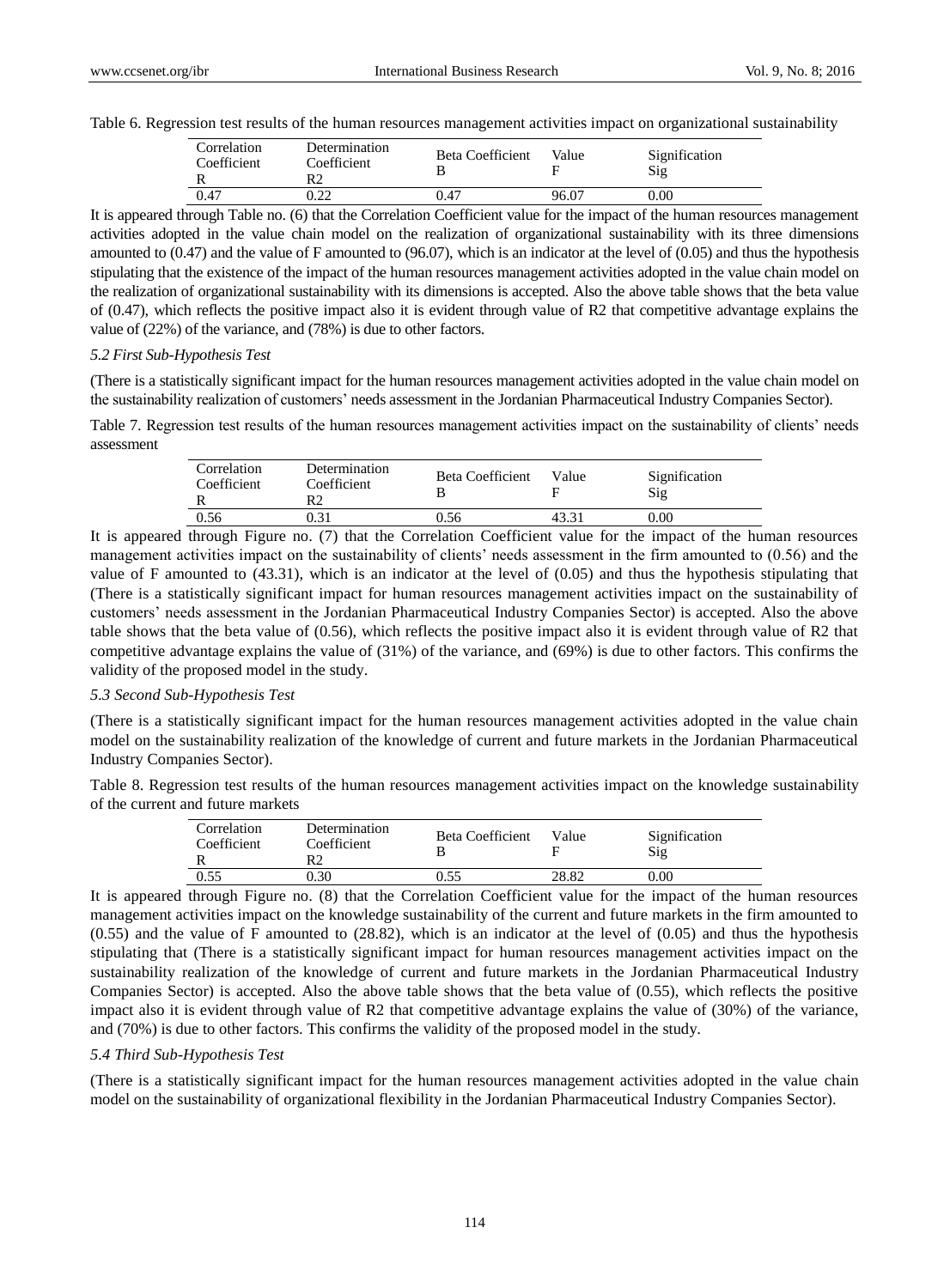Table 9. Regression test results of the human resources management activities impact on the sustainability of the organizational flexibility

| Correlation<br>Coefficient | Determination<br>Coefficient<br>R2 | Beta Coefficient | Value | Signification<br>Sig |
|----------------------------|------------------------------------|------------------|-------|----------------------|
| 0.50                       | 0.25                               | 0.50             | 44.92 | $0.00\,$             |

It is appeared through Figure no. (9) that the Correlation Coefficient value for the impact of the human resources management activities impact on the sustainability of the organizational flexibility in the firm amounted to (0.50) and the value of F amounted to  $(44.92)$ , which is an indicator at the level of  $(0.05)$  and thus the hypothesis stipulating that (There is a statistically significant impact for human resources management activities impact on the sustainability of organizational flexibility in the Jordanian Pharmaceutical Industry Companies Sector) is accepted. Also the above table shows that the beta value of (0.50), which reflects the positive impact also it is evident through value of R2 that competitive advantage explains the value of (25%) of the variance, and (65%) is due to other factors. This confirms the validity of the proposed model in the study.

#### *5.5 Fourth Sub-Hypothesis Test*

(There is a statistically significant impact for the human resources management activities adopted in the value chain model on the sustainability of the competitiveness in the Jordanian Pharmaceutical Industry Companies Sector).

Table 10. Regression test results of the human resources management activities impact on the sustainability of the competitiveness

| Correlation<br>Coefficient | Determination<br>Coefficient<br>$\mathbf{r}$ | Beta Coefficient | Value | Signification<br>Sig |
|----------------------------|----------------------------------------------|------------------|-------|----------------------|
| 0.63                       | $\sim$<br>U.5                                | ).63             | 64.45 | $0.00\,$             |

It is appeared through Figure no. (10) that the Correlation Coefficient value for the impact of the human resources management activities impact on the sustainability of the competitiveness in the firm amounted to (0.63) and the value of F amounted to  $(64.45)$ , which is an indicator at the level of  $(0.05)$  and thus the hypothesis stipulating that (There is a statistically significant impact for human resources management activities impact on the sustainability of the competitiveness in the Jordanian Pharmaceutical Industry Companies Sector) is accepted. Also the above table shows that the beta value of  $(0.63)$ , which reflects the positive impact also it is evident through value of R2 that competitive advantage explains the value of (37%) of the variance, and (63%) is due to other factors. This confirms the validity of the proposed model in the study.

#### **6. Conclusions and Recommendations**

#### *6.1 Conclusions of the Study*

Through the scientific methodical analysis of the study, the following conclusions may be determined:

1. The human resources management activities adopted in the value chain model indicate the

organizational sustainability with its four dimensions (Sustainability of customers' Needs Assessment, Knowledge sustainability of current and future markets, Sustainability of organizational flexibility, competitiveness sustainability).

- 2. The organizational sustainability constitutes a modern reference for researchers, academics and administrative staff in the firms for its importance in the firms' continuity and success.
- 3. The human resources management activities contribute to generate new ideas which play a great role in supporting various major and supportive operations in the Value Chain Model.
- 4. Contributing in the creation of a new work environment characterized by the openness and share opinions, which contribute to the staff development and achieve competence and effectiveness.
- 5. Helping decision-makers in the different firms to take the correct procedures that contribute to the work development and success in the firm.

#### *6.2 Recommendations of the Study*

According to the results and conclusions of the study, it recommends the following:

1. The human resources management activities adopted in the value chain model in the Jordanian Pharmaceutical Industry Companies Sector shall be applied since they contribute to:

Development of staff communication skills through their training on the art to deal with the clients.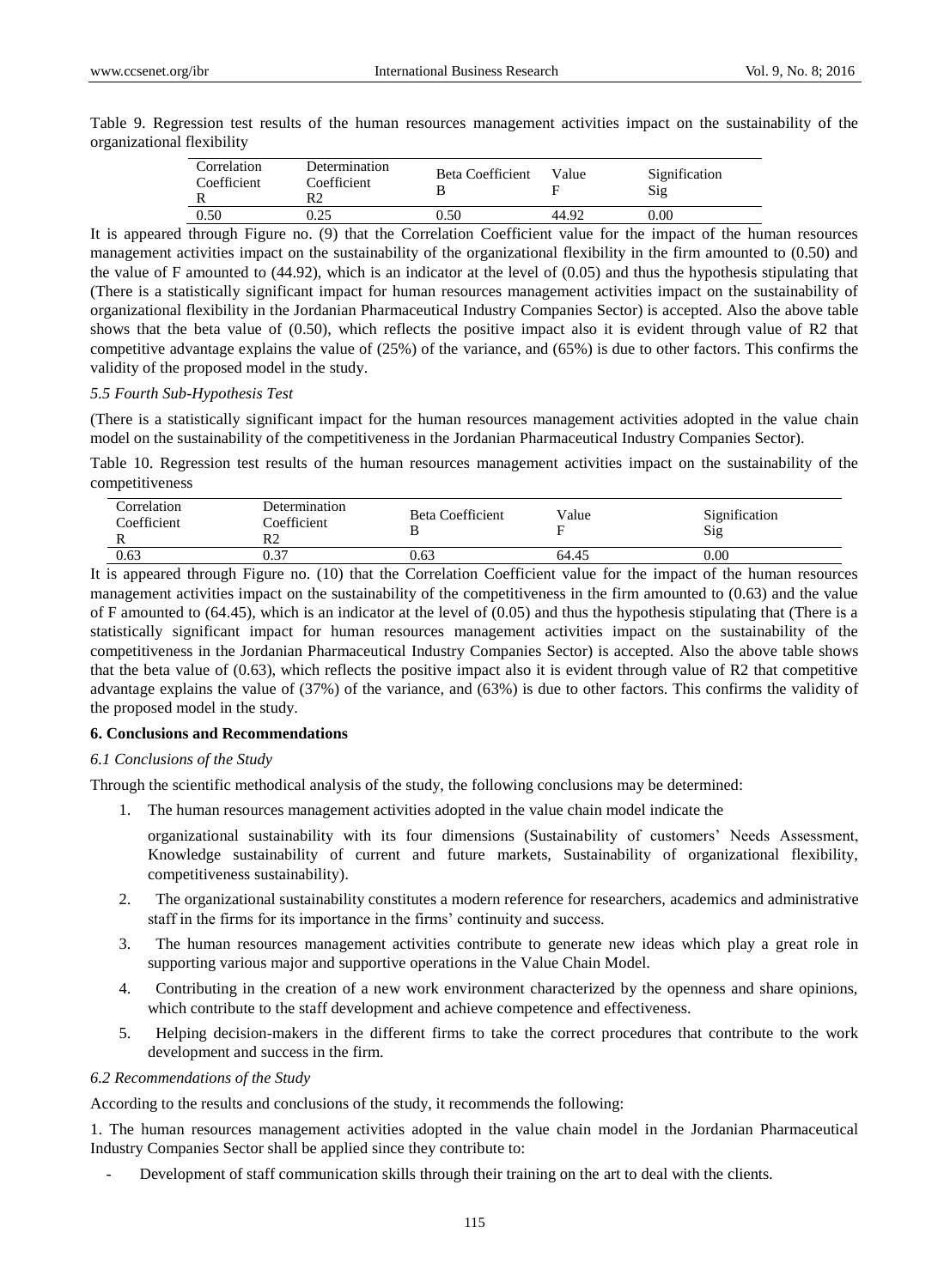- Development of communication between the staff and customers through social networks strategy.
- Granting the staff wider powers in building interactive relations with the customers.
- Development of teamwork methods and notify each employee of his importance in the management and organization of these methods.
- Development of the staff research skills to perform a set of researches and studies related to the organizational sustainability and its different dimensions.
- Improvement of staff attitudes through adoption of a strategy for change.
- Enhancing positive aspects in the staff towards change and accept different ideas.
- Creation of quality culture in the staff of the firm.
- Providing a work power that believe in continuous change, improvement and development.
- Creating and enhancing motivation for creativity with the staff.
- Following different strategies to create new abilities in the staff and improving the abilities that they have.
- Encouraging the initiative and risk spirit in the staff.

#### **References**

- Al-Bakre, T., & Hamddan, K. (2013). The conceptual frame of sustainable and the Sustainable competitive advantage HP company simulating in the adoption for sustainability strategy. *The academic for social and humanitarian studies, 9*(1), 3-11.
- Al-Mshhrawee, Z. (2015). The role of the rationalization accounting in supporting sustainability strategy, accounting point of view. *Al-Azhar University Magazine, 17*(1), 145-176.
- Alnidawi (2015). Competitive advantage based on human capital and its impact on organizational sustainability, research presented to the Conference of Zitouna University of Jordan/ Faculty of Economics and Administrative Sciences.
- Al-Nsoor, & Abdel, H. (2009). the competitive performance of the Jordanian Pharmaceutical Industry Companies under economic openness, doctoral dissertation, Tishreen University, Latakia, Syria.
- Al-Sakarneh, B. (2004). Pioneered strategies and its role in achieving competitive advantage and the development of performance in the Jordanian telecommunications companies sector, unpublished doctoral dissertation, Amman University, Jordan.
- AZua, S. (2012). Sustainability strategies for the future: management, Innovation and Humanization, partner, *International Journal of Contemporary hospitality management, 16*(2), 117-130.
- Barret, J., Grint, K., & Nelson, D. (2005). Organizational leadership. United States: Library of congress Publishing.
- Baum, T. (2006). Human recourse management for tourism, hospitality and leisure: an International perspective, London: Thomson.
- Baumgartner, R. (2010). Sustainability strategies: Sustainability profiles and maturity corporate Responsibility Research conference, 4<sup>th</sup>-5<sup>th</sup> September, Dublin Published online 4 February in Wiley inter Science.
- Bounchken, R., & Koch, M. (2007). the role of Innovation orientations Strategies antecedent and innovation consequences of innovation orientation. *International Journal of Technology intelligence and planning 3*(3), 213-232.<http://dx.doi.org/10.1504/IJTIP.2007.015770>
- Castro, J. J., & Pedro, L (2006). Organizational Capital as Competitive advantage of the firm. *Journal of intellectual capital, 7*(3), 324-337[. http://dx.doi.org/10.1108/14691930610681438](http://dx.doi.org/10.1108/14691930610681438)
- Charaghi, H., Khaligh, A., & Naderi, A. (2012). Gaining competitive advantage marketing strategies in container terminal: A case study on shahid Raia.ee in Iran. *International Business Research, 5*(2), 179-191.
- David, V. (2007). When Sustainability Become a chaUertge, opportunities for innovation Abound, January/2016 (www.enviormentalleader.com).
- Dobni, C. (2011). The relationship between innovation orientation and organizational performance. *International Journal of Innovation and learning, 140*(3), 226-240.<http://dx.doi.org/10.1504/IJIL.2011.042078>
- Evans, J. C., & David, R. (2007). Operation management an integrated Services approach, Thomson, South western: USA.